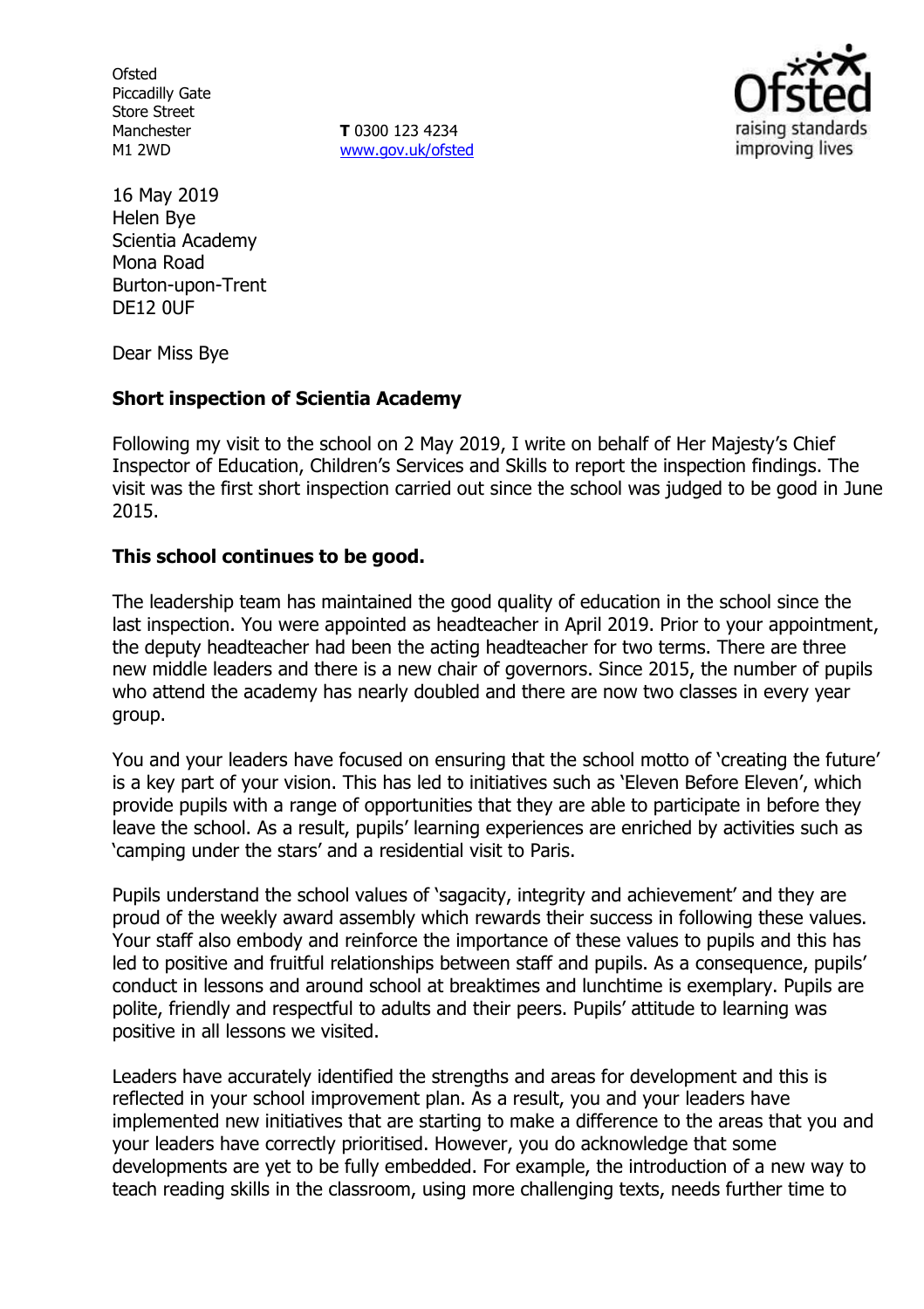

demonstrate impact for all pupils.

Parents and carers are very positive about the school, as they showed in their responses to Parent View, Ofsted's online questionnaire, where the vast majority said that they would recommend the school. One parent commented: 'My two children are attending this school and I would recommend Scientia Academy to every parent. I can see my children's learning progress day by day.'

Staff indicated in their survey that they enjoy working at Scientia and they feel well supported by leaders. Middle leaders value the opportunities they have had to improve their leadership skills through access to a range of professional development opportunities. As a result, your middle leaders have improved their understanding of their areas of responsibility and they have a clear idea of their next priorities.

Governors have a sound knowledge of the school and can identify the areas which need to improve. Governors' knowledge is supported through the receipt of reports of external reviews of the school. Recent governor actions have led to more detailed records of governor meetings, which now show improvements in their challenge to leaders. However, some reports and improvement plans lack enough detail to allow governors to make a necessary challenge.

Areas for improvement raised at the previous inspection have been addressed. Your leaders have implemented a whole-school mathematics approach that has led to increased challenge within lessons. Pupils now use number skills more effectively and as a result outcomes in mathematics have improved. In the early years, the ongoing development and effective use of an outdoor area has enabled children's physical skills to improve. In addition, training for staff has ensured that teachers reshape tasks when pupils have mastered skills.

# **Safeguarding is effective.**

The leadership team has ensured that all safeguarding arrangements are fit for purpose. Leaders responsible for safeguarding have superbly organised records of training and as a result, all staff have received up-to-date and relevant training. Leaders use stringent checklists to ensure that nothing is overlooked when recruiting staff and the record of preappointment checks is meticulous.

All staff are familiar with the school's electronic system for recording concerns about pupils, and leaders ensure that records are quality-assured through regular meetings. The school's system shows that when a risk to pupils occurs, leaders support and work alongside parents and other agencies to protect the pupils. The culture of safeguarding and the organisation of systems to support this culture is a strength of the school.

Pupils feel safe and happy at school and said that it was 'OK to be different'. Pupils commented that bullying does not happen, and name-calling is very rare. They feel confident that if they were to have any worries or concerns, staff would resolve issues quickly and supportively. Pupils value their opportunities of responsibility as school councillors and prefects.

# **Inspection findings**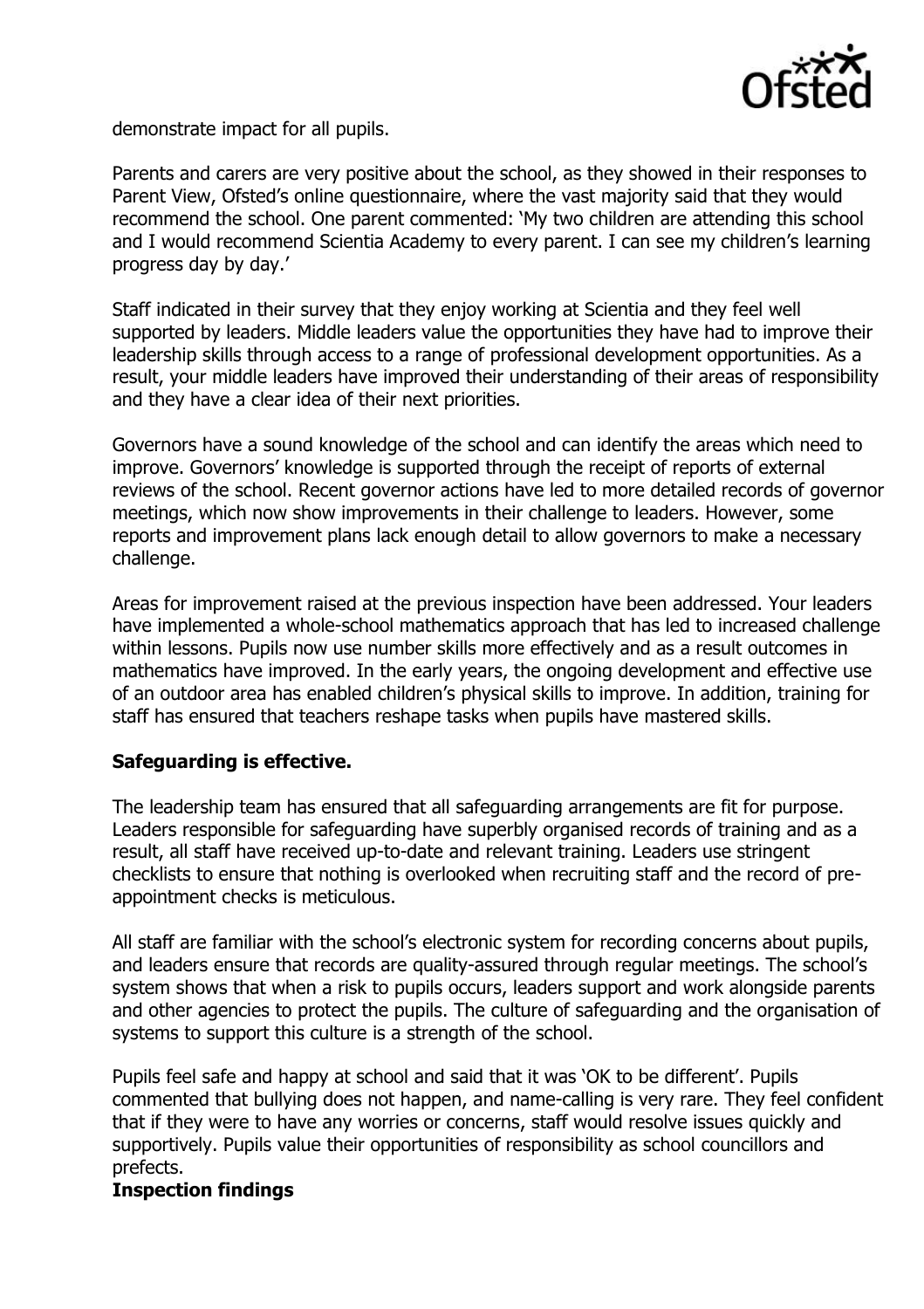

- In 2018, at the end of key stage 2, attainment in reading, writing and mathematics was in line with the national average. In the same period, the amount of progress made by pupils at the end of key stage 2 in reading, writing and mathematics was average when compared to national outcomes. However, the progress made by pupils in reading and writing was relatively weaker than that made in mathematics in 2018. Attainment of pupils at the end of key stage 1 in 2018 was also relatively stronger for mathematics, compared to reading and writing.
- Leaders have introduced numerous initiatives to improve reading and writing outcomes since September 2018. Changes to the organisation of the guided reading lessons have given pupils greater opportunity to access challenging texts. This has supported pupils' language acquisition effectively and allowed pupils to practise and develop more complex reading skills. Your initiatives to promote reading for pleasure have been successful. The award of badges to recognise when pupils have read 30 books has led to an increase in the number of books read by individual pupils. Pupils are equally enthusiastic about the '100 books to read before you leave' initiative, which has led to an increase in the range of texts read by pupils.
- Leaders have ensured that pupils have the opportunity to write in different subjects in addition to English, in order to further embed their writing skills. Newly introduced independent writing tasks allow teachers to identify the gaps in pupils' knowledge. Teachers use this information effectively to provide appropriate support and guidance to pupils, which coupled with an improved consistency in teaching approaches, have led to increased rates of progress. However, initiatives in reading and writing require further time to be embedded across the school.
- In 2018, there was a much lower proportion of boys achieving expected standards at the end of early years, compared to girls. Leaders have identified why some boys attained lower outcomes. For example, some boys' progress slowed because of their lack of engagement at the start of the year. Leaders responded effectively and instigated a number of initiatives including a nurture group, topics such as 'dinosaurs' and the use of outdoor learning to engage boys further. These initiatives have contributed to recent improvements in boys' progress.
- I also reviewed the performance of disadvantaged pupils due to a lower proportion of pupils reaching expected standards in reading, writing and mathematics at the end of key stage 1 compared to the national proportion for other pupils. Leaders have used assessment information to focus interventions in certain year groups. For example, the 'Prince William Award' has been implemented to improve the learning behaviours of pupils through the development of their resilience. The 'nurture' double decker bus also provides a warm and welcoming environment for the family liaison officer to work with pupils and families. Although these and other initiatives are improving the progress made, there are disadvantaged pupils in some year groups who are not making good enough progress to address the existing gaps in their knowledge. Leaders ensure that pupil premium funding is clearly accounted for within their plans. However, some targets lack focused measurable outcomes and this prevents leaders from identifying the specific impact they are having on improving pupils' outcomes and taking further action if needs be.
- Leaders' self-evaluation has accurately identified the key priorities for improvement. However, here again, there is a lack of detail in numerous leadership documents. The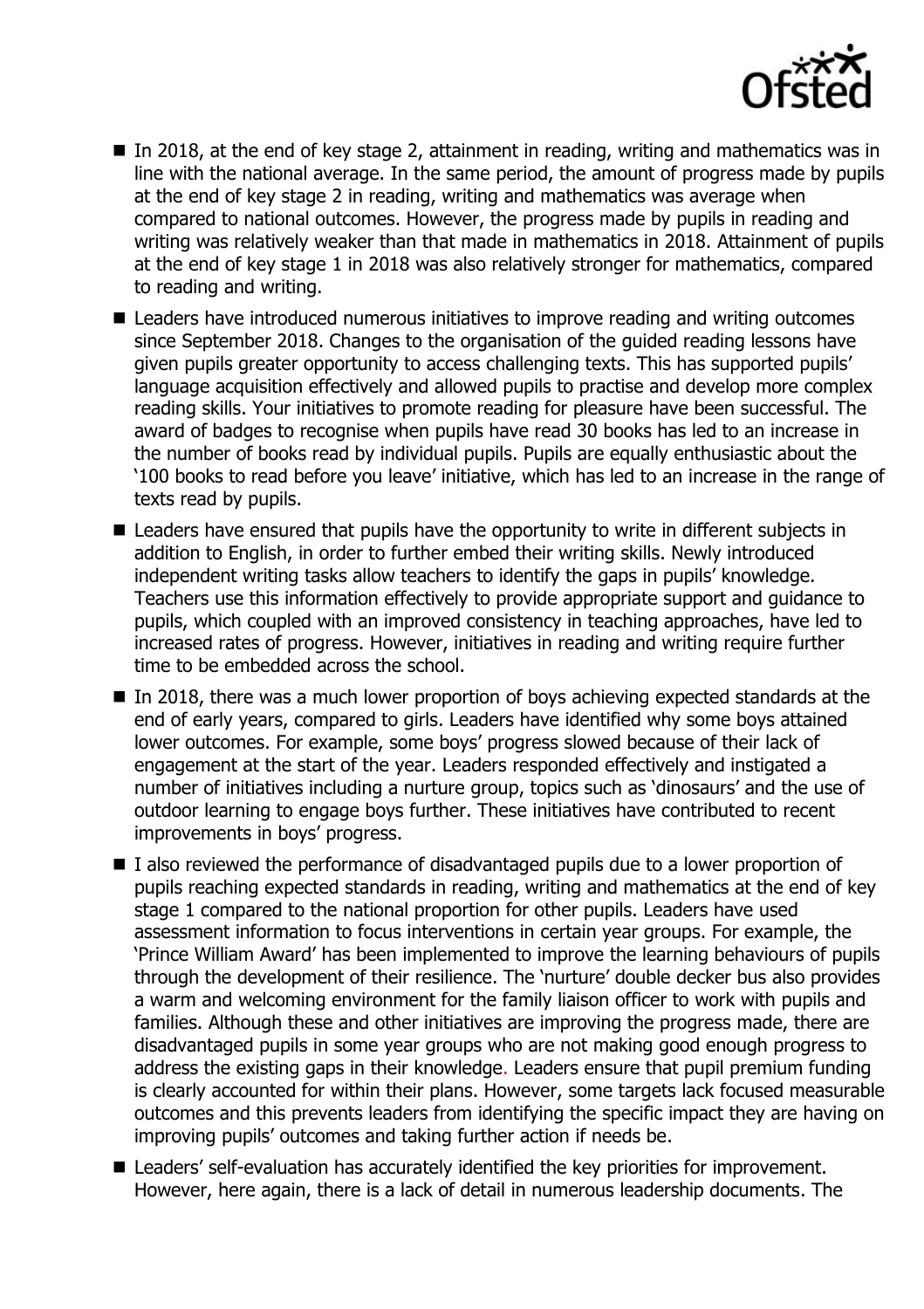

aims outlined in school documents and action plans are too broad in places and lack the precision needed to ensure that improvements can be monitored accurately and action taken if required.

■ The wider curriculum has been designed in consultation with pupils and staff. It provides pupils with a range of enjoyable and interesting lessons that deepen their knowledge and skills in a broad range of subjects. Leaders have carefully sequenced learning to deepen pupils' understanding of topics. For example, in geography there is a progression in the complexity of maps that are studied, ranging from the local environment in Year 2 to counties in Year 6. As a result, pupils make strong progress in a range of subjects across the curriculum, such as geography and history. Leaders ensure that the curriculum is enriched by numerous activities, including trips and engagement days where new topics are introduced through special events. Pupils have the opportunity to learn to play an instrument, with assessments by the London College of Music.

## **Next steps for the school**

Leaders and those responsible for governance should ensure that:

- $\blacksquare$  they continue to embed the initiatives for reading and writing, so that achievement in these subjects matches that of mathematics in key stages 1 and 2
- they make use of measurable targets and milestones when planning for improvement for both the whole-school and pupil premium spending so that they can judge whether their actions have been successful
- the differences in outcomes between disadvantaged and non-disadvantaged pupils continue to diminish in all year groups.

I am copying this letter to the chair of the board of trustees and the chief executive officer of the multi academy trust, the regional schools commissioner and the director of children's services for Staffordshire. This letter will be published on the Ofsted website.

Yours sincerely

Mark Cadwallader **Ofsted Inspector**

### **Information about the inspection**

During the inspection, I met with you, the deputy headteacher, a number of middle leaders, the regional and deputy directors of the academy trust and the chair of the governing body. I spoke to parents at the beginning of the school day and considered the 79 responses to Parent View, Ofsted's online questionnaire, including the 67 written comments. I also considered the 37 responses to Ofsted's staff questionnaire. I scrutinised a range of school documentation including the single central record for safeguarding, the school's selfevaluation and improvement plans, the minutes of governing body meetings and safeguarding information. I visited classrooms with you, the deputy headteacher and the